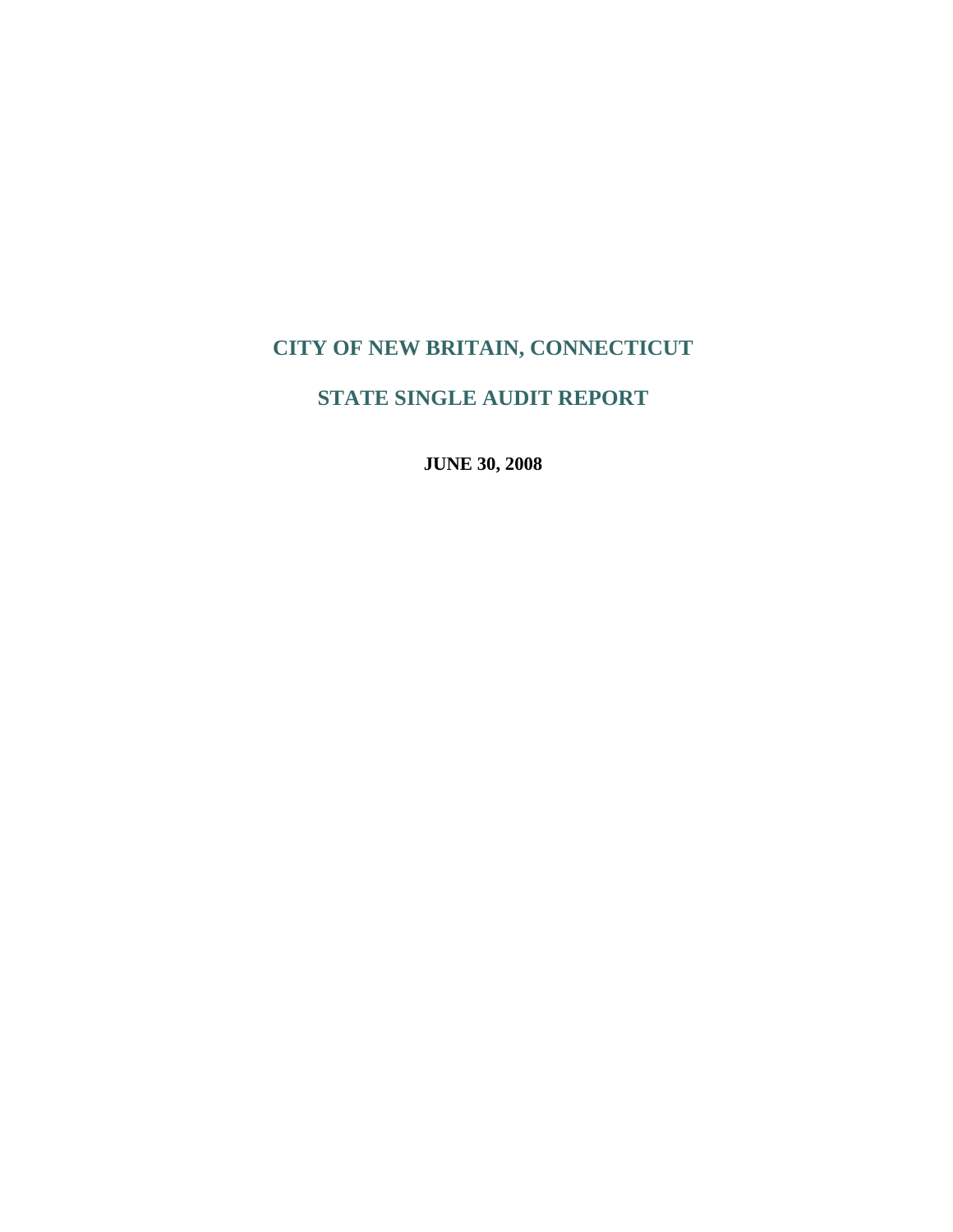# **STATE SINGLE AUDIT REPORT**

# **JUNE 30, 2008**

# **TABLE OF CONTENTS**

| Independent Auditors' Report on Compliance with Requirements Applicable to Each<br>Major Program, on Internal Control over Compliance in Accordance with the State    |           |
|-----------------------------------------------------------------------------------------------------------------------------------------------------------------------|-----------|
| Single Audit Act and on the Schedule of Expenditures of State Financial Assistance                                                                                    | $1 - 2$   |
| Schedule of Expenditures of State Financial Assistance                                                                                                                | $3 - 7$   |
| Notes to Schedule                                                                                                                                                     | $8-9$     |
| Independent Auditors' Report on Internal Control over Financial Reporting and on<br>Compliance Based on an Audit of Financial Statements Performed in Accordance with |           |
| <b>Government Auditing Standards</b>                                                                                                                                  | $10 - 11$ |
| Schedule of Findings and Questioned Costs                                                                                                                             | $12 - 13$ |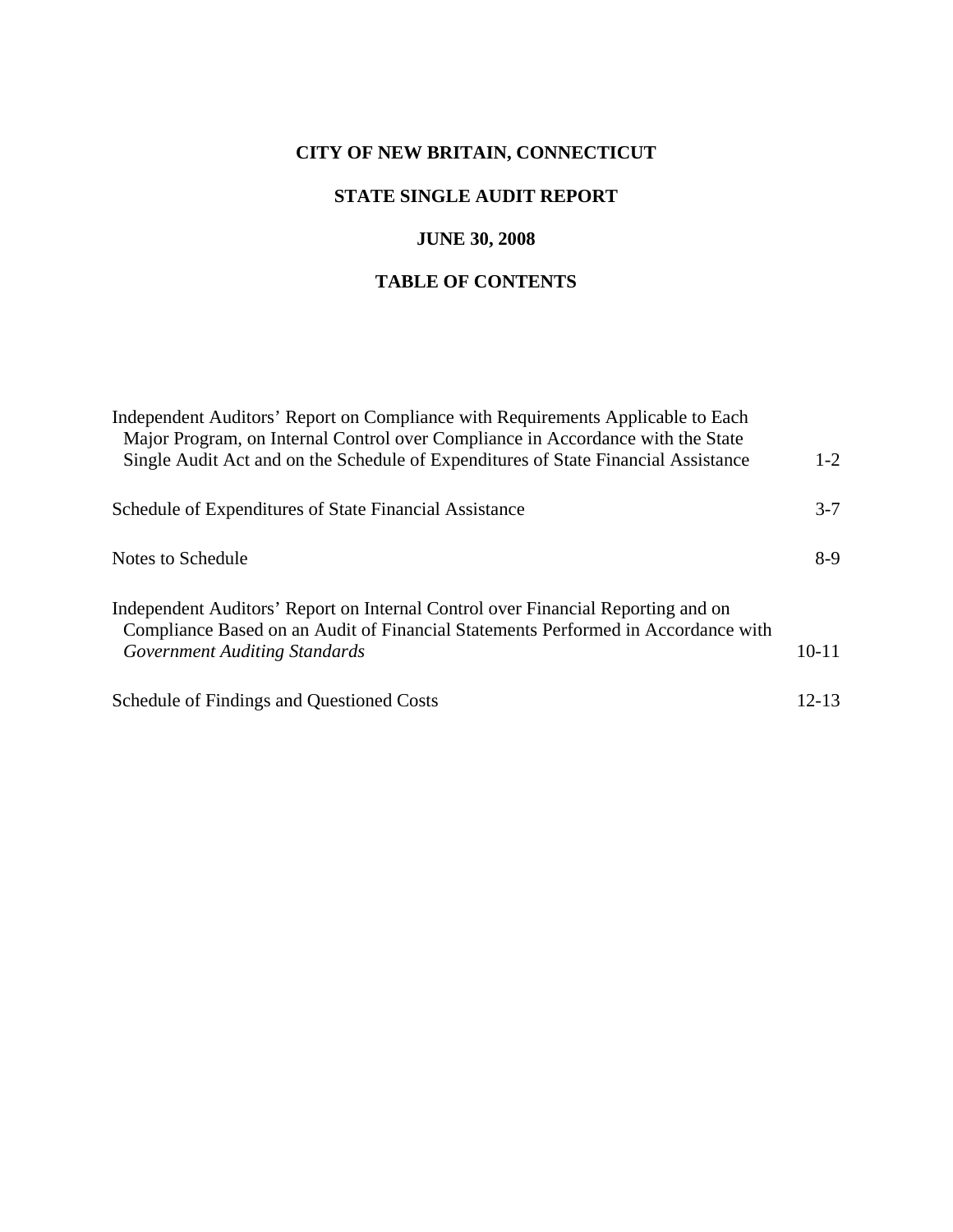Blum, Shapiro & Company, P.C. 29 South Main Street Tel 860.561.4000 Certified Public Accountants P.O. Box 272000 Fax 860.521.9241 and Business Consultants West Hartford, CT 06127-2000 blumshapiro.com

# BlumShapiro

**Independent Auditors' Report on Compliance with Requirements Applicable to Each Major Program, on Internal Control over Compliance in Accordance with the State Single Audit Act and on the Schedule of Expenditures of State Financial Assistance** 

To The Honorable Mayor and Members of the Common Council of the City of New Britain City of New Britain, Connecticut

#### Compliance

We have audited the compliance of the City of New Britain, Connecticut, with the types of compliance requirements described in the *Office of Policy and Management Compliance Supplement* that are applicable to each of its major state programs for the year ended June 30, 2008. The major state programs are identified in the summary of auditors' results section of the accompanying schedule of findings and questioned costs. Compliance with the requirements of laws, regulations, contracts and grants applicable to each of its major state programs is the responsibility of the City of New Britain, Connecticut's management. Our responsibility is to express an opinion on the City of New Britain, Connecticut's compliance based on our audit.

We conducted our audit of compliance in accordance with auditing standards generally accepted in the United States of America; the standards applicable to financial audits contained in *Government Auditing Standards*, issued by the Comptroller General of the United States; and the State Single Audit Act (C.G.S. Sections 4-230 to 4-236). Those standards and the State Single Audit Act require that we plan and perform the audit to obtain reasonable assurance about whether noncompliance with the types of compliance requirements referred to above that could have a direct and material effect on a major state program occurred. An audit includes examining, on a test basis, evidence about the City of New Britain, Connecticut's compliance with those requirements and performing such other procedures as we considered necessary in the circumstances. We believe that our audit provides a reasonable basis for our opinion. Our audit does not provide a legal determination on the City of New Britain, Connecticut's compliance with those requirements.

In our opinion, the City of New Britain, Connecticut, complied, in all material respects, with the requirements referred to above that are applicable to each of its major state programs for the year ended June 30, 2008.

#### Internal Control over Compliance

The management of the City of New Britain, Connecticut, is responsible for establishing and maintaining effective internal control over compliance with requirements of laws, regulations, contracts and grants applicable to state programs. In planning and performing our audit, we considered the City of New Britain, Connecticut's internal control over compliance with the requirements that could have a direct and material effect on a major state program in order to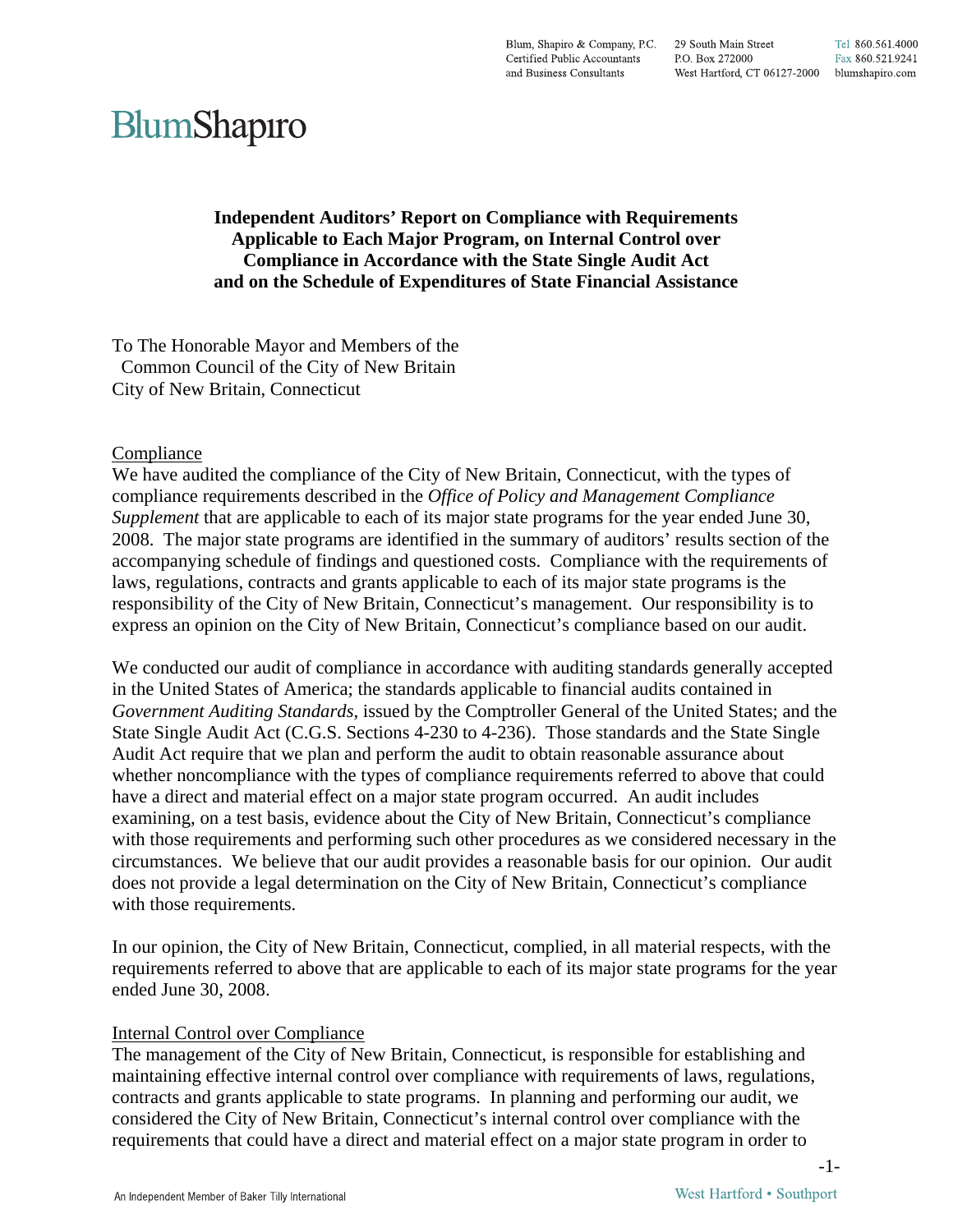determine our auditing procedures for the purpose of expressing our opinion on compliance, but not for the purpose of expressing an opinion on the effectiveness of internal control over compliance. Accordingly, we do not express an opinion on the effectiveness of the City of New Britain, Connecticut's internal control over compliance.

A control deficiency in an entity's internal control over compliance exists when the design or operation of a control does not allow management or employees, in the normal course of performing their assigned functions, to prevent or detect noncompliance with a type of compliance requirement of a state program on a timely basis. A significant deficiency is a control deficiency, or combination of control deficiencies, that adversely affects the entity's ability to administer a state program such that there is more than a remote likelihood that noncompliance with a type of compliance requirement of a state program that is more than inconsequential will not be prevented or detected by the City's internal control.

A material weakness is a significant deficiency, or combination of significant deficiencies, that results in more than a remote likelihood that material noncompliance with a type of compliance requirement of a state program will not be prevented or detected by the City's internal control.

Our consideration of internal control over compliance was for the limited purpose described in the first paragraph of this section and would not necessarily identify all deficiencies in the City's internal control that might be significant deficiencies or material weaknesses. We did not identify any deficiencies in internal control over compliance that we consider to be material weaknesses, as defined above.

#### Schedule of Expenditures of State Financial Assistance

We have audited the financial statements of the governmental activities, the business-type activities, each major fund and the aggregate remaining fund information of the City of New Britain, Connecticut, as of and for the year ended June 30, 2008 and have issued our report thereon dated December 23, 2008. Our audit was performed for the purpose of forming opinions on the financial statements that collectively comprise the City of New Britain, Connecticut's basic financial statements. The accompanying schedule of expenditures of state financial assistance is presented for purposes of additional analysis as required by the State Single Audit Act and is not a required part of the basic financial statements. Such information has been subjected to the auditing procedures applied in the audit of the basic financial statements and, in our opinion, is fairly stated, in all material respects, in relation to the basic financial statements taken as a whole.

This report is intended for the information and use of management, the Mayor, members of the Common Council, the Board of Education, the Office of Policy and Management and state awarding agencies and is not intended to be and should not be used by anyone other than these specified parties.

Blum, Shapino & Company, P.C.

December 23, 2008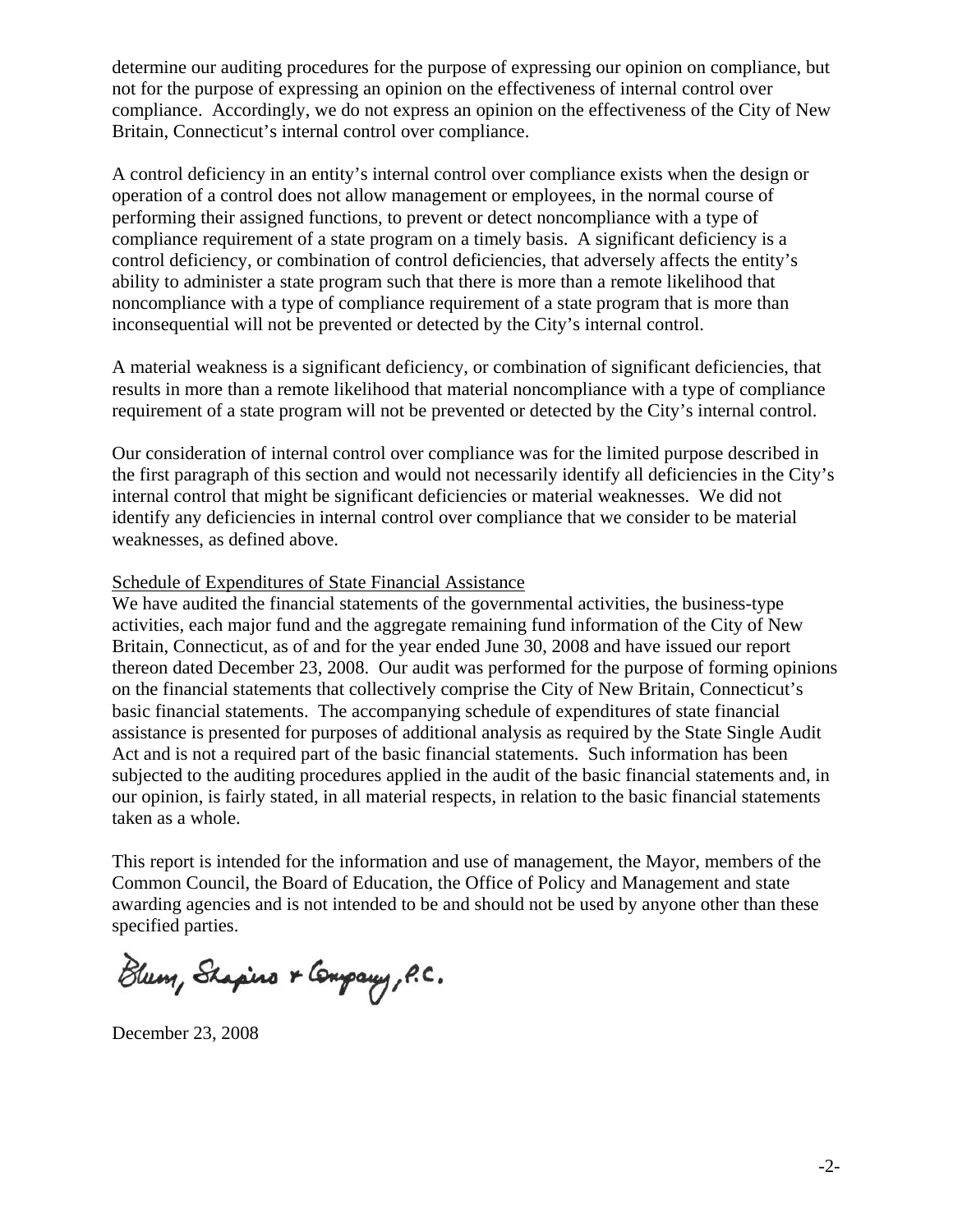# **SCHEDULE OF EXPENDITURES OF STATE FINANCIAL ASSISTANCE**

# **FOR THE YEAR ENDED JUNE 30, 2008**

| <b>State Grantor/Program Title</b>                                            | <b>State Grant Program</b><br><b>Core-CT Number</b> | <b>Expenditures</b> |
|-------------------------------------------------------------------------------|-----------------------------------------------------|---------------------|
| <b>Board of Education and Services for the Blind</b>                          |                                                     |                     |
| Education Aid Blind/Visually Impaired Children                                | 11000-ESB65020-12060                                | \$<br>165,095       |
| <b>Department of Children and Families</b>                                    |                                                     |                     |
| Board and Care for Children - Foster                                          | 11000-DCF91110-16135                                | 8,566               |
| <b>Child Welfare Support Services</b>                                         | 11000-DCF91178-16120                                | 29,107              |
| Total Department of Children and Families                                     |                                                     | 37,673              |
| <b>Office of the State Comptroller</b>                                        |                                                     |                     |
| Payment in Lieu of Taxes (PILOT) on State-Owned<br>Property                   | 11000-OSC15910-17004                                | 4,296,954           |
| Payment in Lieu of Taxes (PILOT) on Private Colleges<br>and General Hospitals | 11000-OSC15910-17006                                | 3,724,869           |
| Mashantucket Pequot/Mohegan Fund                                              | 12009-OSC15910-17005                                | 3,567,383           |
| <b>Boat Grant</b>                                                             | 12027-OSC15910-40211                                | 13,433              |
| Total Office of the State Comptroller                                         |                                                     | 11,602,639          |
| <b>Department of Economic and Community</b><br><b>Development</b>             |                                                     |                     |
| Tax Abatement Program                                                         | 11000-ECD46400-17008-038                            | 28,881              |
| Payment In Lieu of Taxes (PILOT)                                              | 11000-ECD46400-17012-039                            | 121,511             |
| Total Department of Economic and Community<br>Development                     |                                                     | 150,392             |
| <b>Department of Education</b>                                                |                                                     |                     |
| School Readiness and Child Care in Priority School<br><b>Districts</b>        | 11000-SDE64000-17043-82056                          | 3,755,176           |
| <b>Omnibus Grants St Supported Schools</b>                                    | 11000-SDE64370-16072                                | 172,924             |
|                                                                               |                                                     |                     |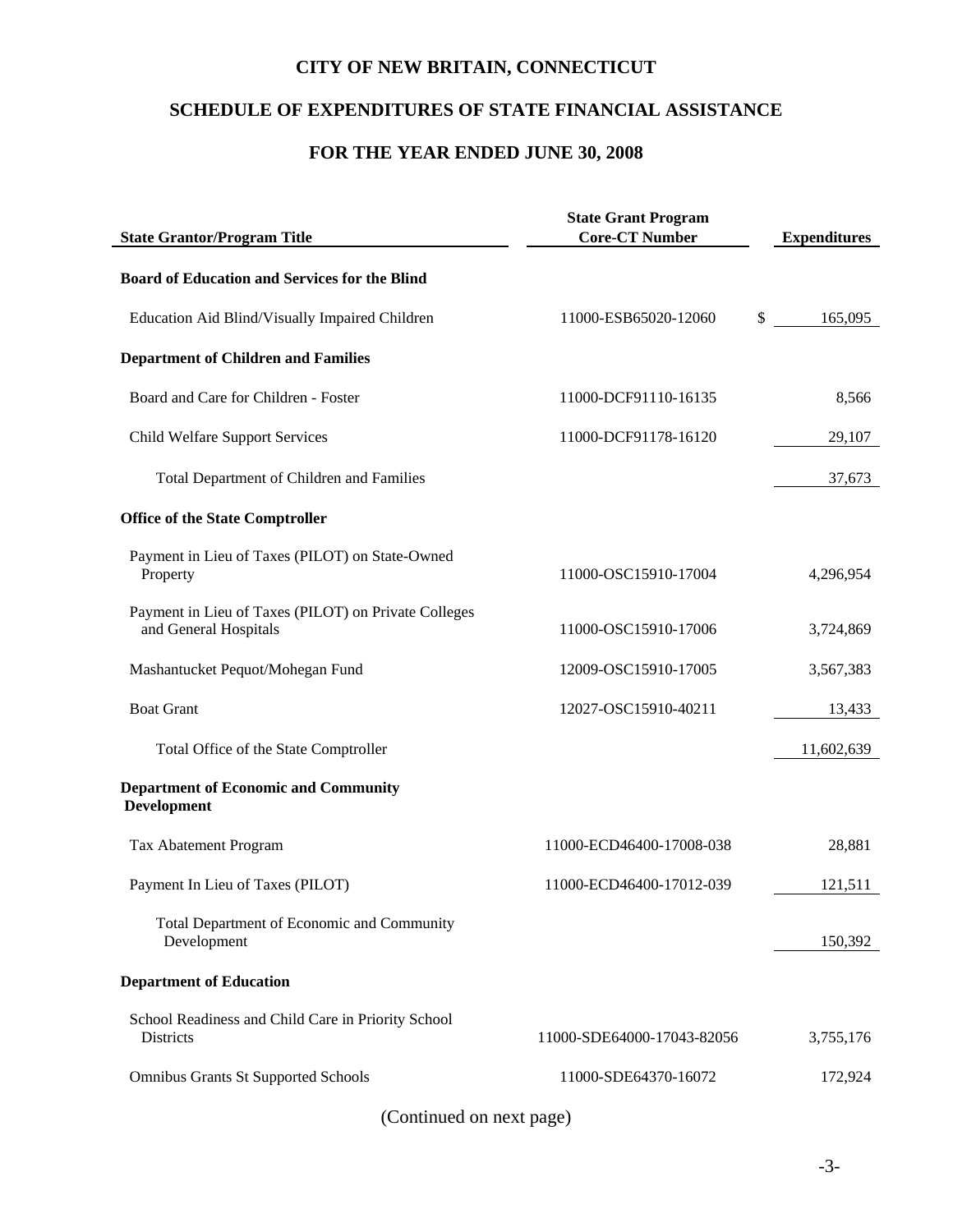#### **SCHEDULE OF EXPENDITURES OF STATE FINANCIAL ASSISTANCE (CONTINUED)**

# **FOR THE YEAR ENDED JUNE 30, 2008**

| <b>State Grantor/Program Title</b>                                                    | <b>State Grant Program</b><br><b>Core-CT Number</b> | <b>Expenditures</b> |
|---------------------------------------------------------------------------------------|-----------------------------------------------------|---------------------|
|                                                                                       |                                                     |                     |
| <b>Family Resource Centers</b>                                                        | 11000-SDE64370-16110                                | \$<br>204,800       |
| <b>Adult Education</b>                                                                | 11000-SDE64370-17030                                | 1,232,681           |
| Health and Welfare - Private School Pupil                                             | 11000-SDE64370-17034                                | 87,990              |
| <b>Bilingual Education</b>                                                            | 11000-SDE64370-17042                                | 145,043             |
| Priority School Districts                                                             | 11000-SDE64000-17043                                | 2,348,679           |
| Early Reading Success Grant Program For Priority School<br>Districts - Noncompetitive | 11000-SDE64000-17043-82053                          | 1,352,688           |
| <b>Extended School Hours Program Grant</b>                                            | 11000-SDE64000-17043-82054                          | 194,680             |
| Summer School Accountability Grant                                                    | 11000-SDE64000-17043-82055                          | 229,442             |
| <b>School Breakfast</b>                                                               | 11000-SDE64370-17046                                | 56,277              |
| <b>Magnet Schools</b>                                                                 | 11000-SDE64370-17057                                | 41,600              |
| <b>Quality Enhancement Grant</b>                                                      | 12060-SDE64370-90242                                | 67,184              |
| <b>Youth Services Bureau</b>                                                          | 11000-SDE64370-17052                                | 80,321              |
| School Improvement Grant                                                              | 12060-SDE64370-22223                                | 32,035              |
| <b>Total Department of Education</b>                                                  |                                                     | 10,001,520          |
| <b>Department of Environmental Protection</b>                                         |                                                     |                     |
| Clean Water Fund                                                                      | 21015-OTT14230-42318                                | 1,173,344           |
| Drinking Water Program                                                                | 21015-OTT14230-40001                                | 290,084             |
| Total Department of Environmental Protection                                          |                                                     | 1,463,428           |
| <b>Judicial Branch</b>                                                                |                                                     |                     |
| Non-Budgeted Operating Approp                                                         | 34001-JUD95162-40001                                | 26,544              |
|                                                                                       |                                                     |                     |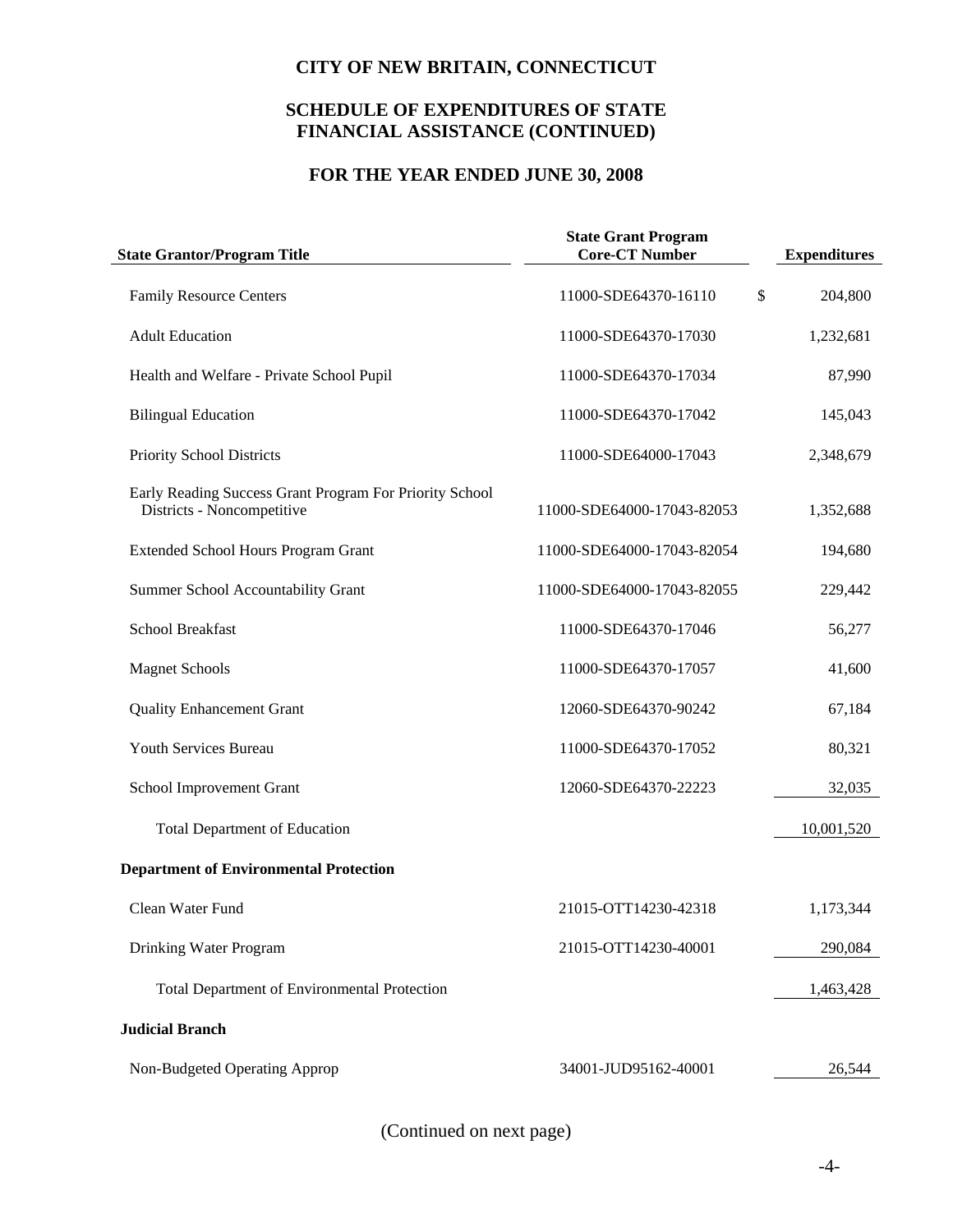#### **SCHEDULE OF EXPENDITURES OF STATE FINANCIAL ASSISTANCE (CONTINUED)**

# **FOR THE YEAR ENDED JUNE 30, 2008**

| <b>State Grantor/Program Title</b>                                                                              | <b>State Grant Program</b><br><b>Core-CT Number</b> | <b>Expenditures</b> |
|-----------------------------------------------------------------------------------------------------------------|-----------------------------------------------------|---------------------|
| <b>Connecticut State Library</b>                                                                                |                                                     |                     |
| <b>Historic Documents Preservation Grants</b>                                                                   | 12060-CSL66094-35150                                | \$<br>20,000        |
| <b>Office of Policy and Management</b>                                                                          |                                                     |                     |
| Justice Assistance State Match Program                                                                          | 11000-OPM20350-12251                                | 8,882               |
| Reimbursement of Property Taxes - Disability Exemption                                                          | 11000-OPM20600-17011                                | 12,441              |
| Payment in Lieu of Taxes (PILOT) on Exempt Property of<br>Manufacturing Facilities in Distressed Municipalities | 11000-OPM20600-17016                                | 92,679              |
| Property Tax Relief for Elderly and Totally Disabled<br>Homeowners                                              | 11000-OPM20600-17018                                | 480,571             |
| Property Tax Relief for Elderly Homeowners - Freeze<br>Program                                                  | 11000-OPM20600-17021                                | 28,400              |
| Property Tax Relief for Veterans                                                                                | 11000-OPM20600-17024                                | 41,812              |
| Property Tax Relief for Manufacturing Machinery and<br><b>Equipment and Commercial Vehicles</b>                 | 11000-OPM20600-17031                                | 1,184,601           |
| Local Capital Improvement Program                                                                               | 12050-OPM20600-40254                                | 493,533             |
| JJ Formula Grant                                                                                                | 12060-OPM20350-21676                                | 6,571               |
| Safe & Drug Free Schools                                                                                        | 12060-OPM20350-21678                                | 126,000             |
| <b>Urban Youth Violence Prevention</b>                                                                          | 11000-OPM20350-12447                                | 199,772             |
| Total Office of Policy and Management                                                                           |                                                     | 2,675,262           |
| <b>Department of Public Health</b>                                                                              |                                                     |                     |
| Childhood Lead Poisoning Prevention Program                                                                     | 11000-DPH48766-12227                                | 51.134              |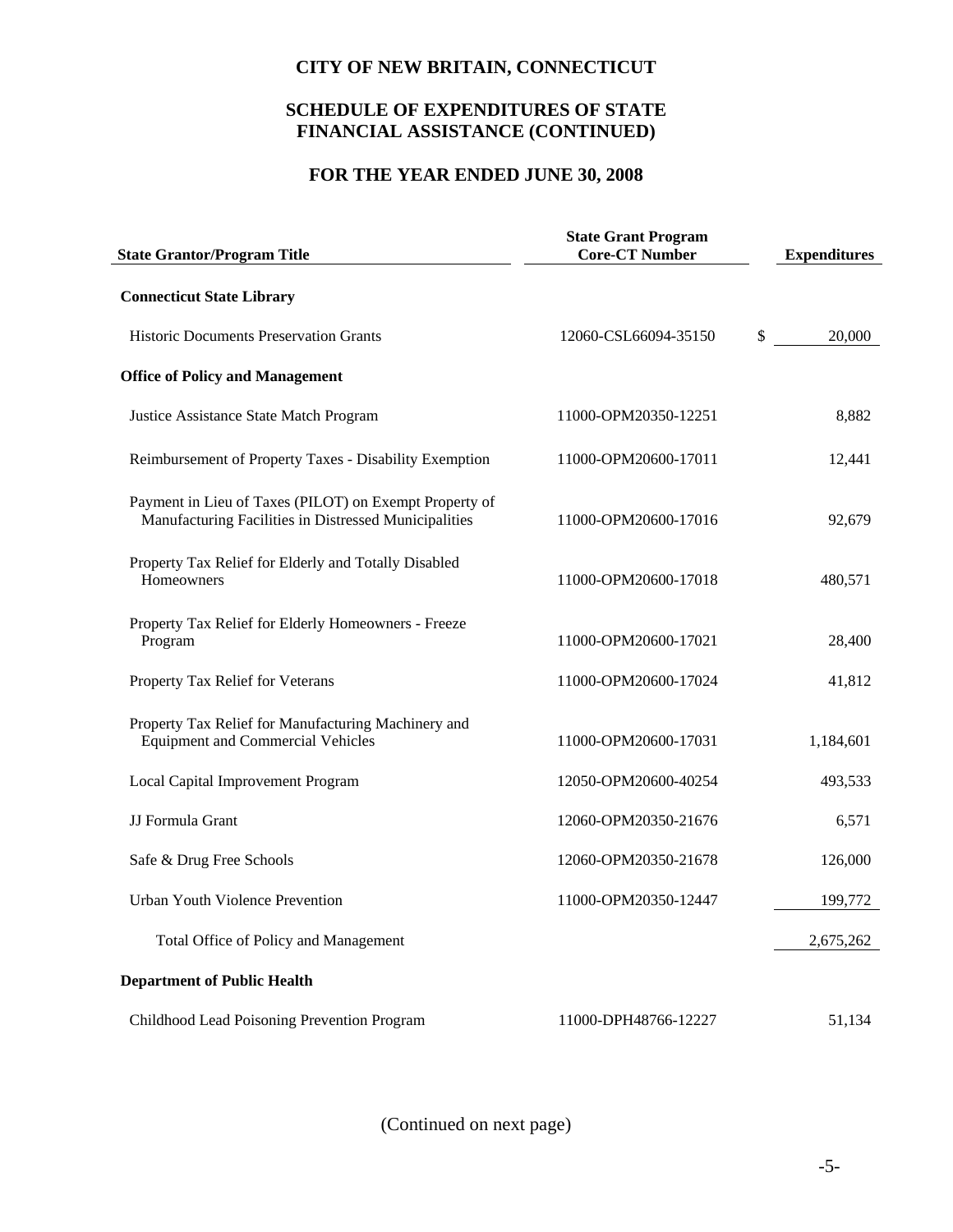#### **SCHEDULE OF EXPENDITURES OF STATE FINANCIAL ASSISTANCE (CONTINUED)**

# **FOR THE YEAR ENDED JUNE 30, 2008**

| <b>State Grantor/Program Title</b>                                          | <b>State Grant Program</b><br><b>Core-CT Number</b> | <b>Expenditures</b> |
|-----------------------------------------------------------------------------|-----------------------------------------------------|---------------------|
| "AIDS" Services                                                             | 11000-DPH48852-12236                                | \$<br>38,874        |
| Tuberculosis Control and Prevention                                         | 11000-DPH48666-16112                                | 4.845               |
| Local and District Departments of Health                                    | 11000-DPH48558-17009                                | 56,657              |
| <b>Sexually Transmitted Disease Control</b>                                 | 11000-DPH48665-17013                                | 14,547              |
| <b>School-Based Health Clinics</b>                                          | 11000-DPH48832-17019                                | 279,062             |
| Total Department of Public Health                                           |                                                     | 445,119             |
| <b>Department of Public Safety</b>                                          |                                                     |                     |
| <b>Telecommunications Fund</b>                                              | 12060-DPS32740-35190                                | 176,558             |
| Drug Asset Forfeiture Revolving Fund - DPS                                  | 12060-DPS32155-35142                                | 73,270              |
| <b>Total Department of Public Safety</b>                                    |                                                     | 249,828             |
| Department of Revenue Services, Division of Special<br><b>Revenue</b>       |                                                     |                     |
| <b>Off Track Betting</b>                                                    | 34004-DSR18307-40001                                | 228,872             |
| <b>Bingo Payments</b>                                                       | 34003-DSR18309-42350                                | 845                 |
| Total Department of Revenue Services, Division of<br><b>Special Revenue</b> |                                                     | 229,717             |
| <b>Department of Transportation</b>                                         |                                                     |                     |
| Town Aid Roads Grants Transportation Fund                                   | 12001-DOT57000-17036                                | 384,056             |
| <b>Occupant Protection</b>                                                  | 12062-DOT57533-22087                                | 9,910               |
| <b>Occupant Protection</b>                                                  | 12062-DOT57513-22087                                | 10,899              |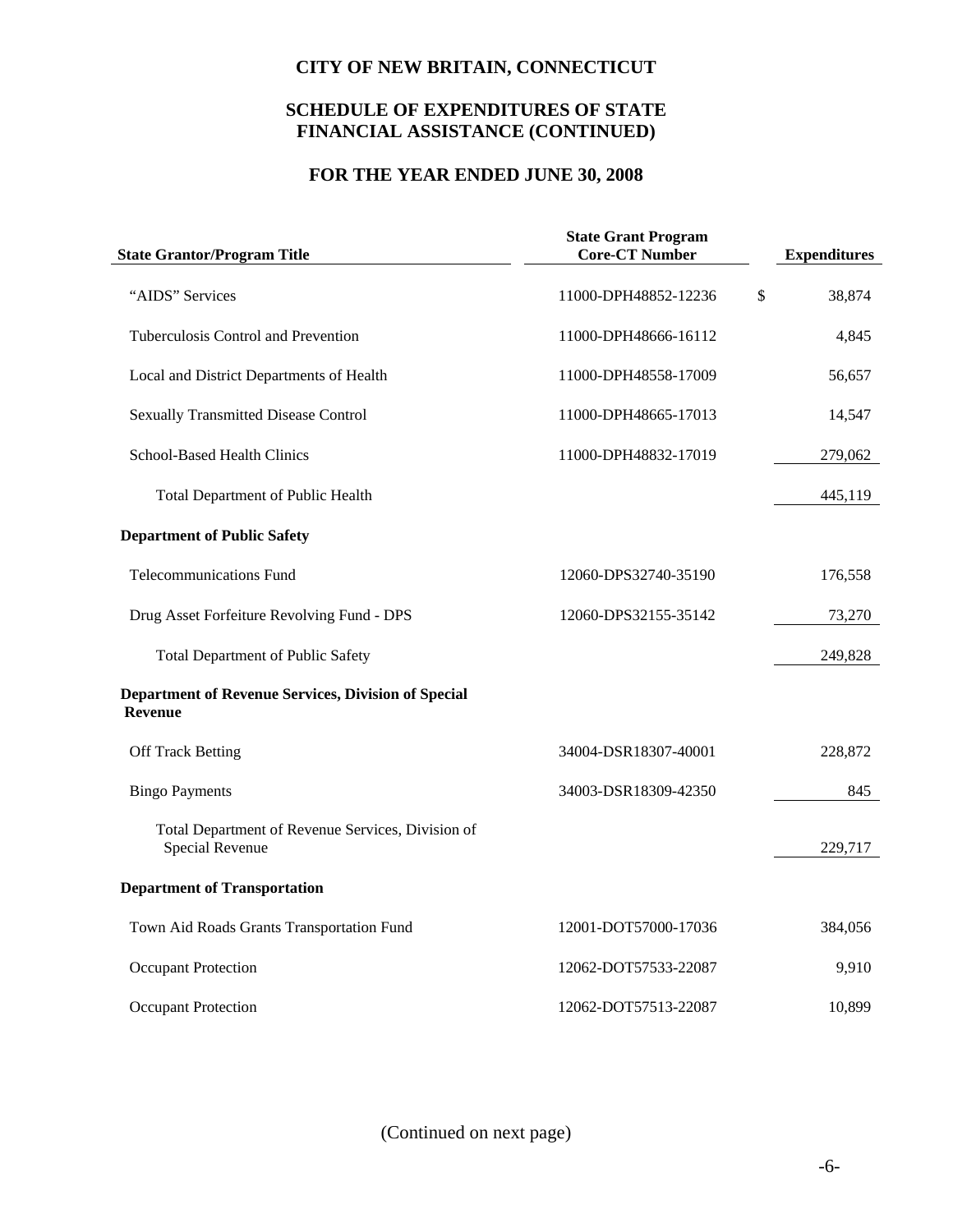#### **SCHEDULE OF EXPENDITURES OF STATE FINANCIAL ASSISTANCE (CONTINUED)**

# **FOR THE YEAR ENDED JUNE 30, 2008**

| <b>State Grantor/Program Title</b>                             | <b>State Grant Program</b><br><b>Core-CT Number</b> | <b>Expenditures</b> |
|----------------------------------------------------------------|-----------------------------------------------------|---------------------|
| <b>Alcohol Open Container Requirements</b>                     | 12062-DOT57533-22091                                | \$<br>79,950        |
| <b>TSB Projects Account</b>                                    | 12062-DOT57911-35304                                | 62,826              |
| <b>Total Department of Transportation</b>                      |                                                     | 547,641             |
| <b>Department of Public Works</b>                              |                                                     |                     |
| Rents & Moving                                                 | 11000-DPW27350-12179                                | 138,600             |
| <b>Board of Academic Awards</b>                                |                                                     |                     |
| Board for State Academy Award Op Fund                          | 12060-BAA77142-35186                                | 1,076               |
| Office of the Secretary of the State                           |                                                     |                     |
| Help America Vote Act                                          | 12060-SOS12500-21465                                | 23,565              |
| <b>Total State Financial Assistance Before Exempt Programs</b> |                                                     | 27,778,099          |
| <b>Exempt Programs</b>                                         |                                                     |                     |
| <b>Department of Education</b>                                 |                                                     |                     |
| Transport of Children                                          | 11000-SDE64370-17027                                | 2,609,297           |
| <b>Education Equalization Grants</b>                           | 11000-SDE64370-17041                                | 1,131,919           |
| <b>Excess Cost Equity</b>                                      | 11000-SDE64370-17047                                | 2,637,079           |
| Nonpublic School Transportation                                | 11000-SDE64370-17049                                | 339,879             |
| <b>School Construction Grants - Interest</b>                   | 13009-SDE64370-40896                                | 719,662             |
| School Construction Grants - Principal                         | 13010-SDE64370-40901                                | 9,761,521           |
| <b>Total Exempt Programs</b>                                   |                                                     | 17,199,357          |
| <b>Total State Financial Assistance</b>                        |                                                     | \$<br>44,977,456    |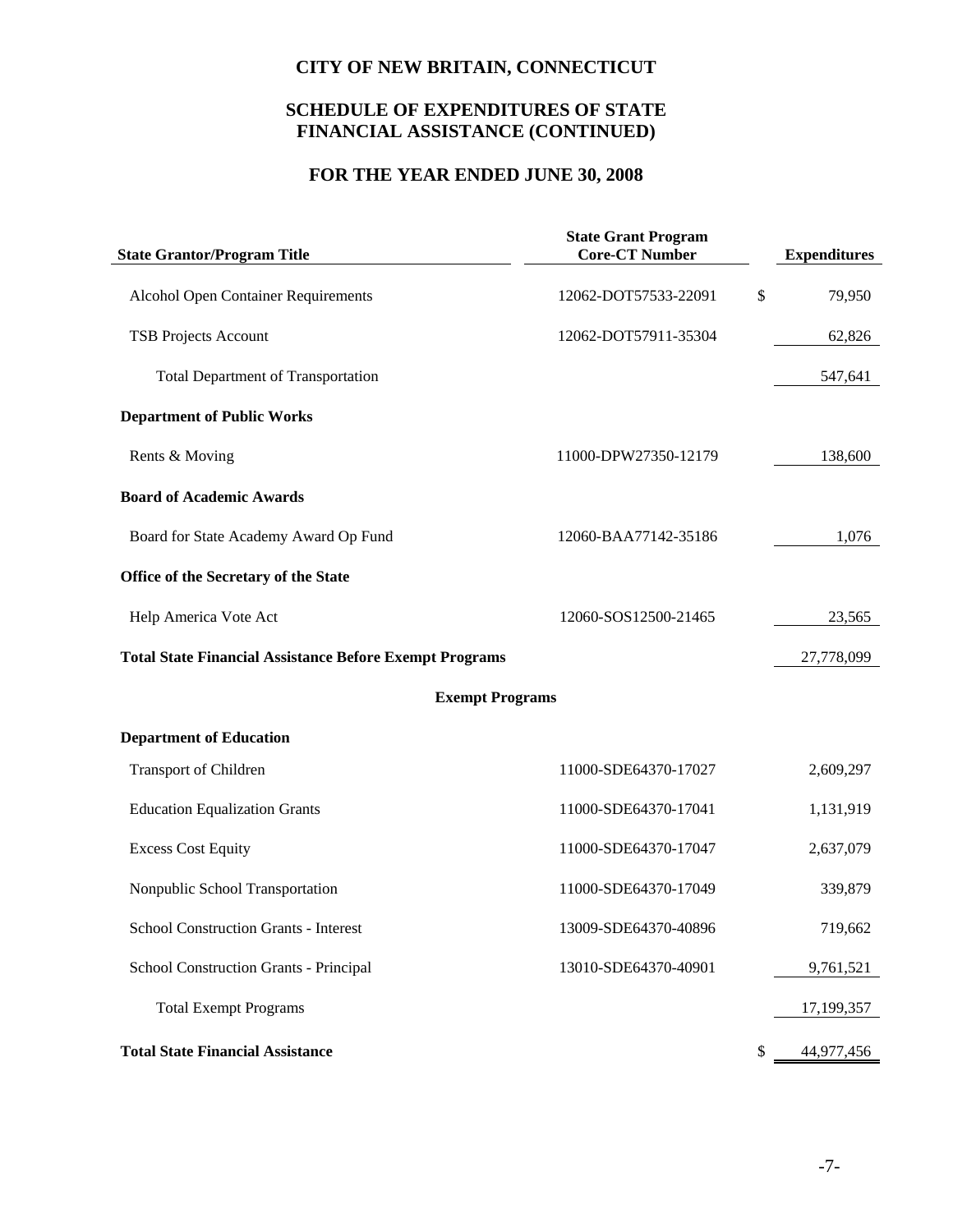#### **NOTES TO SCHEDULE OF EXPENDITURES OF STATE FINANCIAL ASSISTANCE**

#### **FOR THE YEAR ENDED JUNE 30, 2008**

Various departments and agencies of the State of Connecticut have provided financial assistance to the City of New Britain, Connecticut, through grants and other authorizations in accordance with the General Statutes of the State of Connecticut. The financial assistance programs fund several programs including housing, education, human services, transportation and general government activities.

#### Note 1 - **Summary of Significant Accounting Policies:**

The accounting policies of the City of New Britain, Connecticut, conform to accounting principles generally accepted in the United States of America as applicable to government entities. The following is a summary of the more significant policies relating to the aforementioned grant programs.

**Basis of Accounting** - The financial statements contained in the City of New Britain, Connecticut's annual audit report are prepared on the modified accrual basis of accounting. The following is a summary of such basis:

Revenues are recognized when susceptible to accrual (i.e., when they become both measurable and available). Available means collectible within the current period or soon enough thereafter to be used to pay liabilities of the current period.

Expenditures are recorded when the related fund liability is incurred, if measurable.

The schedule of expenditures of state financial assistance, contained in this report, is prepared based on regulations established by the State of Connecticut Office of Policy and Management. In accordance with these regulations (Sections 4-236-22), certain grants are not dependent on expenditure activity and, accordingly, are considered to be expended in the fiscal year of receipt. These grant program receipts are reflected in the expenditures column of the schedule of expenditures of state financial assistance.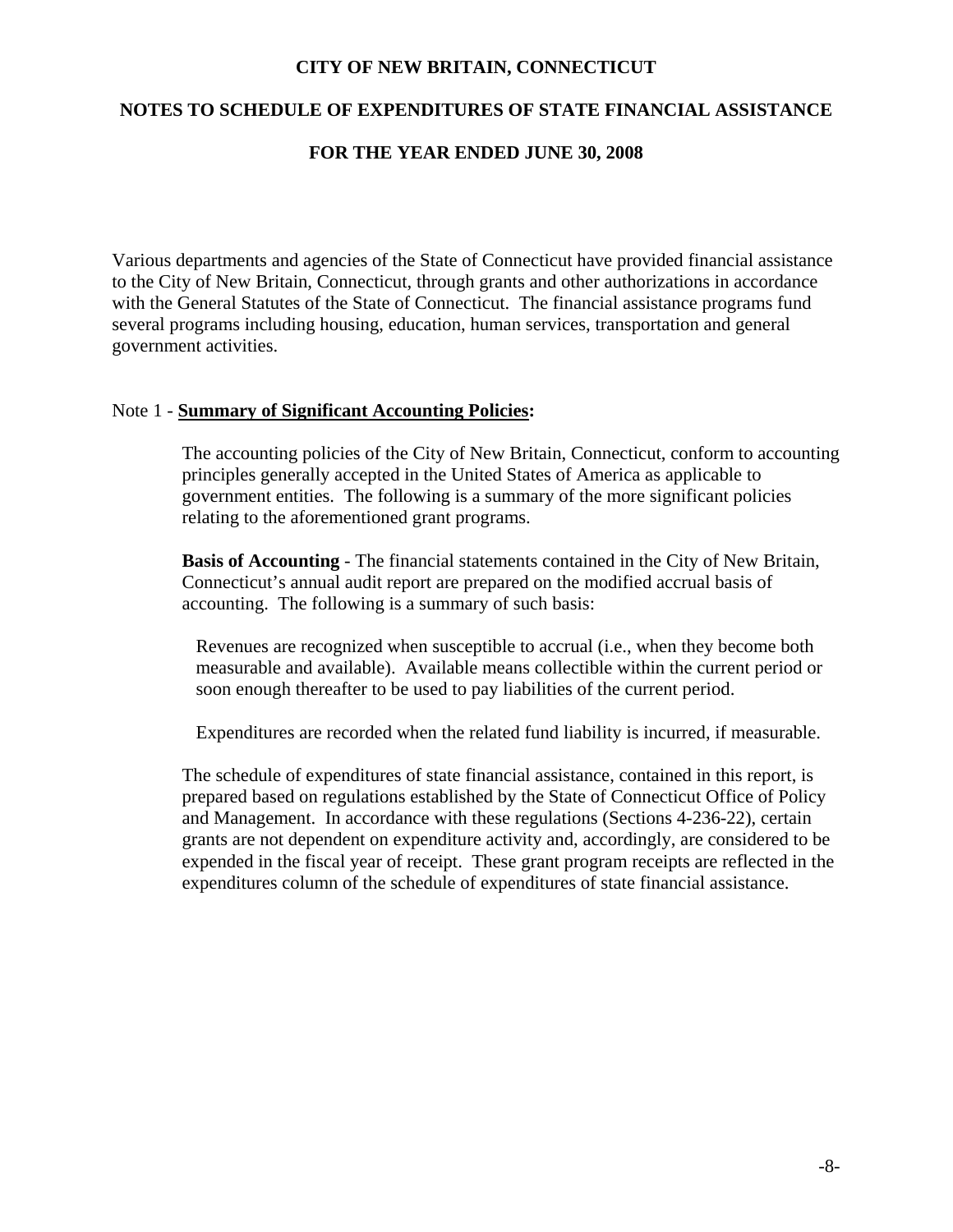#### Note 2 - **Loan Programs:**

In accordance with Section  $4-236-23(a)(4)(F)$  of the Regulations to the State Single Audit Act, the notes to the Schedule of Expenditures of State Financial Assistance shall include loans and loan activities. The following is a summary of the various loan program activity for the year ended June 30, 2008:

Department of Environmental Protection:

Clean Water Funds:

| Clean Water Funds:                 |              |
|------------------------------------|--------------|
| Outstanding balance, July 1, 2007  | \$32,828,303 |
| <b>Issued</b>                      | 1,114,671    |
| Payments                           | (2,109,260)  |
|                                    |              |
| Outstanding Balance, June 30, 2008 | \$31,833,714 |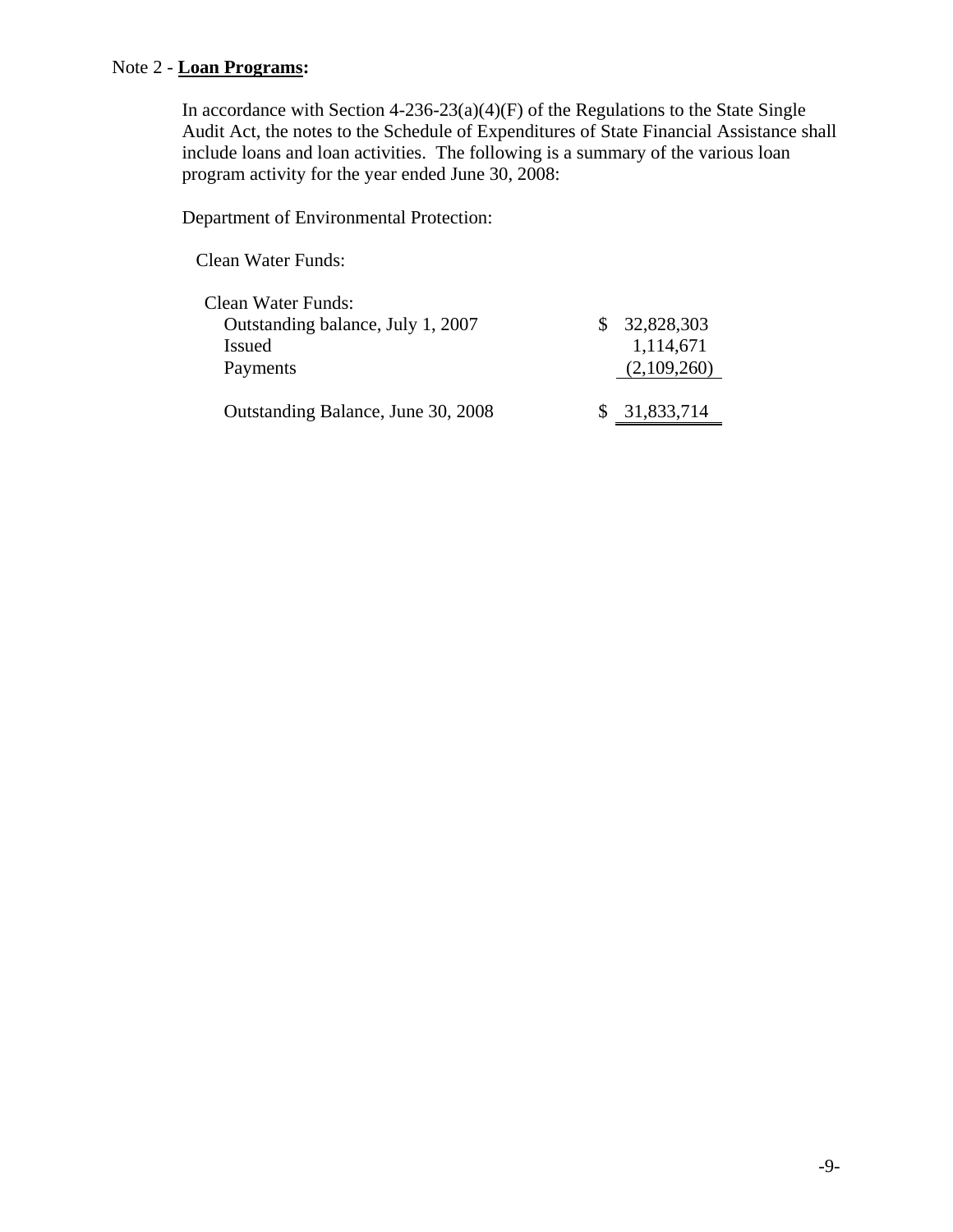# BlumShapiro

#### **Independent Auditors' Report on Internal Control over Financial Reporting and on Compliance Based on an Audit of Financial Statements Performed in Accordance with** *Government Auditing Standards*

To The Honorable Mayor and Members of the Common Council of the City of New Britain City of New Britain, Connecticut

We have audited the financial statements of the governmental activities, each major fund and the aggregate remaining fund information of the City of New Britain, Connecticut, as of and for the year ended June 30, 2008, which collectively comprise the City of New Britain, Connecticut's basic financial statements, and have issued our report thereon dated December 23, 2008. We conducted our audit in accordance with auditing standards generally accepted in the United States of America and the standards applicable to financial audits contained in *Government Auditing Standards*, issued by the Comptroller General of the United States.

#### Internal Control over Financial Reporting

In planning and performing our audit, we considered the City of New Britain, Connecticut's internal control over financial reporting as a basis for designing our auditing procedures for the purpose of expressing our opinions on the financial statements, but not for the purpose of expressing an opinion on the effectiveness of the City of New Britain, Connecticut's internal control over financial reporting. Accordingly, we do not express an opinion on the effectiveness of the City of New Britain, Connecticut's internal control over financial reporting.

A control deficiency exists when the design or operation of a control does not allow management or employees, in the normal course of performing their assigned functions, to prevent or detect misstatements on a timely basis. A significant deficiency is a control deficiency, or a combination of control deficiencies, that adversely affects the entity's ability to initiate, authorize, record, process or report financial data reliably in accordance with accounting principles generally accepted in the United States of America such that there is more than a remote likelihood that a misstatement of the City's financial statements that is more than inconsequential will not be prevented or detected by the City's internal control.

A material weakness is a significant deficiency, or combination of significant deficiencies, that results in more than a remote likelihood that a material misstatement of the financial statements will not be prevented or detected by the City's internal control.

Our consideration of the internal control over financial reporting was for the limited purpose described in the first paragraph of this section and would not necessarily identify all deficiencies in the City's internal control that might be significant deficiencies or material weaknesses. We did not identify any deficiencies in internal control over financial reporting that we consider to be material weaknesses, as defined above.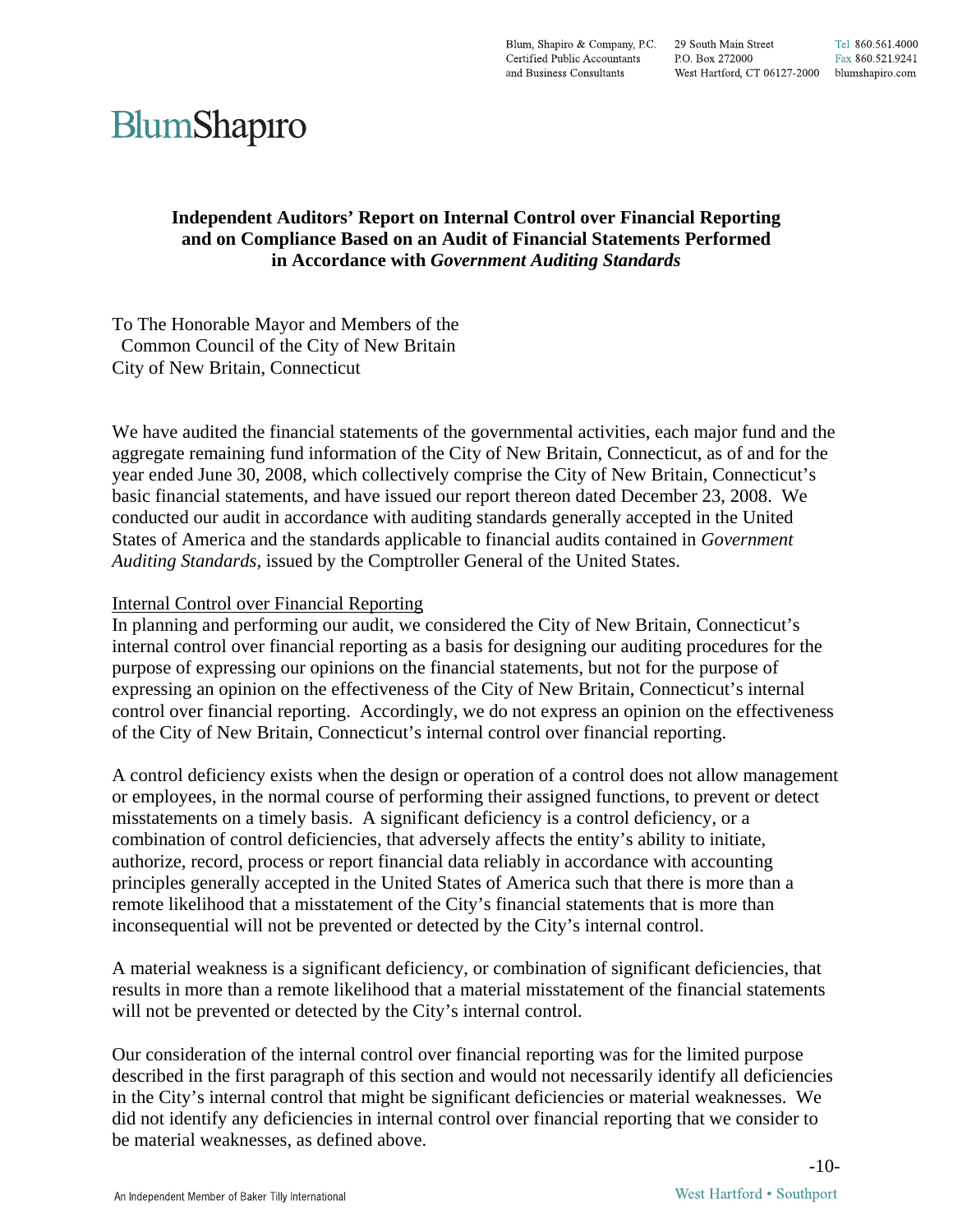#### Compliance and Other Matters

As part of obtaining reasonable assurance about whether the City of New Britain, Connecticut's financial statements are free of material misstatement, we performed tests of its compliance with certain provisions of laws, regulations, contracts and grant agreements, noncompliance with which could have a direct and material effect on the determination of financial statement amounts. However, providing an opinion on compliance with those provisions was not an objective of our audit, and, accordingly, we do not express such an opinion. The results of our tests disclosed no instances of noncompliance or other matters that are required to be reported under *Government Auditing Standards*.

We noted certain matters that we reported to management of the City of New Britain, Connecticut, in a separate letter dated December 23, 2008.

This report is intended for the information and use of management, the Mayor, members of the Common Council, the Board of Education, the Office of Policy and Management and state awarding agencies and is not intended to be and should not be used by anyone other than these specified parties.

Blum, Shapino & Company, P.C.

December 23, 2008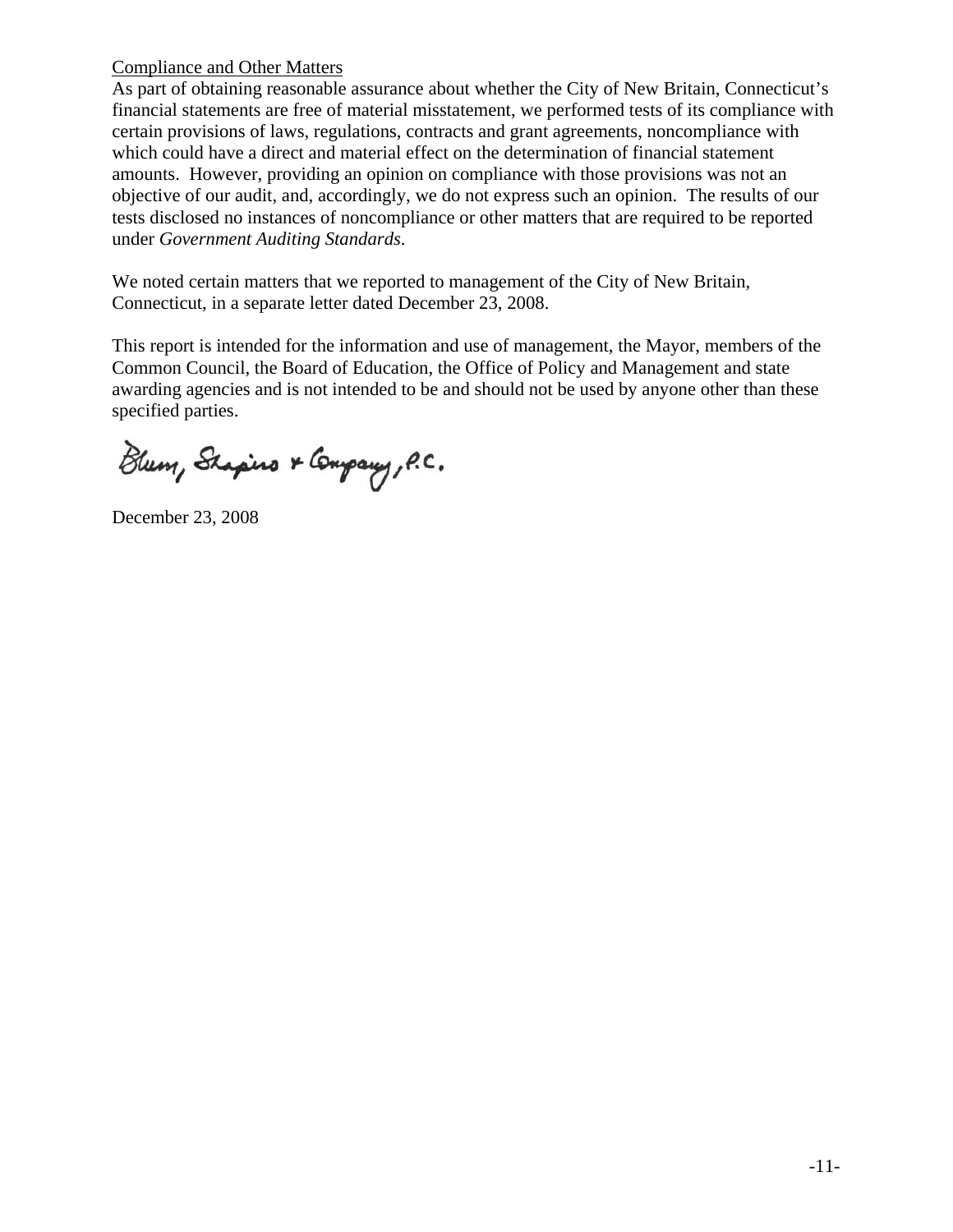# **SCHEDULE OF FINDINGS AND QUESTIONED COSTS**

# **FOR THE YEAR ENDED JUNE 30, 2008**

# **I. Summary of Auditors' Results**

# **Financial Statements**

| Type of auditor's report issued:                                                                                                                                                                                                                          | Unqualified                                                                  |
|-----------------------------------------------------------------------------------------------------------------------------------------------------------------------------------------------------------------------------------------------------------|------------------------------------------------------------------------------|
| Internal control over financial reporting:<br>Material weakness(es) identified?<br>Significant deficiency (ies) identified that are not<br>$\bullet$<br>considered to be material weaknesses?<br>Noncompliance material to financial statements<br>noted? | $\mathbf{X}$<br>yes<br>no<br>X<br>none reported<br>yes<br>X<br>no<br>yes     |
| <b>State Financial Assistance</b>                                                                                                                                                                                                                         |                                                                              |
| Internal control over major programs:<br>Material weakness(es) identified?<br>Significant deficiency (ies) identified that are not<br>considered to be material weaknesses?                                                                               | yes<br>X<br>no<br>X none reported<br>yes                                     |
| Type of auditor's report issued on compliance for major programs:                                                                                                                                                                                         | Unqualified                                                                  |
| Any audit findings disclosed that are required to be<br>reported in accordance with Section 4-236-24 of the<br>Regulations to the State Single Audit Act?<br>The following schedule reflects the major programs included in the audit:                    | X<br>no<br>yes                                                               |
| <b>State Grantor and Program</b>                                                                                                                                                                                                                          | <b>State Core-CT Number</b><br>Expenditures                                  |
| Office of the State Comptroller:<br>Payment in Lieu of Taxes (PILOT) on State-<br><b>Owned Property</b><br>Payment in Lieu of Taxes (PILOT) on<br>Private Colleges and General Hospitals                                                                  | 11000-OSC15910-17004<br>\$<br>4,296,954<br>11000-OSC15910-17006<br>3,724,869 |
| Mashantucket Pequot/Mohegan Fund                                                                                                                                                                                                                          | 12009-OSC15910-17005<br>3,567,383                                            |
| Department of Education:<br>School Readiness and Child Care in Priority<br><b>School Districts</b><br><b>Adult Education</b>                                                                                                                              | 11000-SDE64000-17043-82056<br>3,755,176<br>11000-SDE64370-17030<br>1,232,681 |
| Priority School Districts                                                                                                                                                                                                                                 | 11000-SDE64000-17043<br>2,348,679                                            |
| Early Reading Success Grant Program for<br>Priority School Districts - Noncompetitive                                                                                                                                                                     | 11000-SDE64000-17043-82053<br>1,352,688                                      |